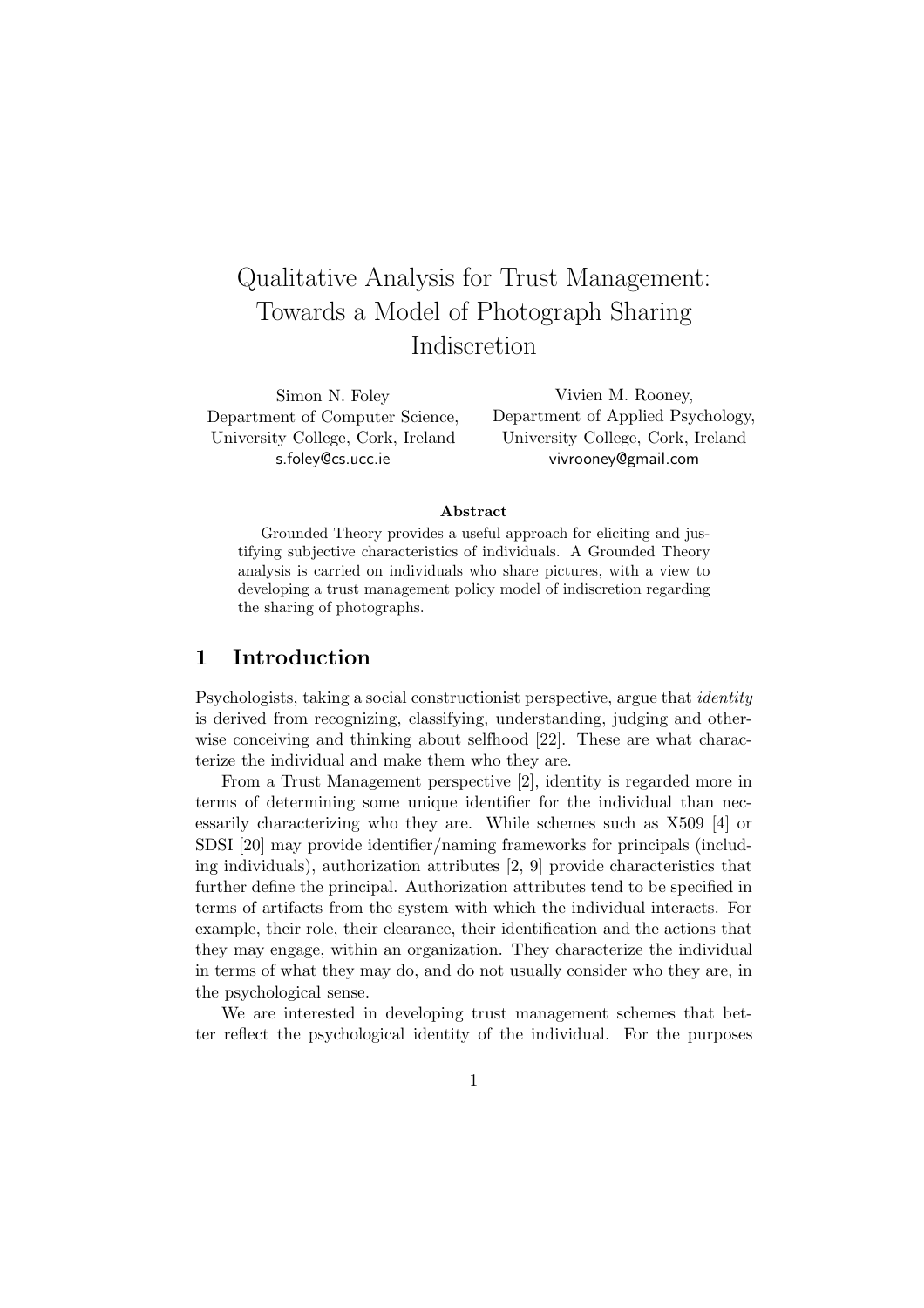of this paper, the problem is considered from the perspective of the electronic sharing of photographs. A conventional security/trust management approach might consider photograph sharing in terms of security artifacts such as access-control lists and group attributes (friends, acquaintances, etc.). However, in reality, decision making around picture sharing is based on a much richer set of characteristics which part of the individual's identity. For example, in our study we found that some people can be quite indiscreet, arbitrarily disseminating personally meaningful photographs if they believed that they could not be identified as the originator. In addition to indiscretion, many other characteristics are possible for an individual when it comes to sharing photographs. Identity tends to be subjective and the challenge is to devise a reliable method whereby relevant characteristics of the individual can be systematically elicited and justified for the problem domain.

Reputation schemes [14] could be thought of as providing a simple characteristics of the self. For example, Slashdot *Karma* gives an indicator of the individual's standing in that message board community. While apparently informative, it is unclear whether the subjective Karma attribute is actually a reliable indicator of how individuals see themselves within this community. Computing research on reputation metrics has tended to focus more on algorithmic and technical issues and not any systematic methodology for determining and justifying the attributes that make up the reputation.

We argue that Grounded Theory analysis [5] of semi-structured interviews can provide a methodological basis for eliciting attributes about identity when developing trust management policies. Grounded Theory is a qualitative research method commonly used in psychology for generating theory demonstrably grounded in data. A frequent application of Grounded Theory is in the area of health research. It has also been used to help elicit requirements in Software Engineering [21] and Compliance [3]. In the security domain, for example [7, 18, 1, 10], Grounded Theory has been been used to help understand user behavior as part of better security (system) design, but not specifically for the derivation of trust management policies which is the subject of this paper.

The remainder of the paper is organized as follows. Section 2 provides an overview on the use of Grounded Theory for qualitative analysis. A Grounded Theory analysis was carried out on photograph sharing and some of its results are discussed in Section 3. This analysis was used to identify and justify attributes related to the issue of photograph sharing and Section 4 develops a trust model based on a number of these attributes.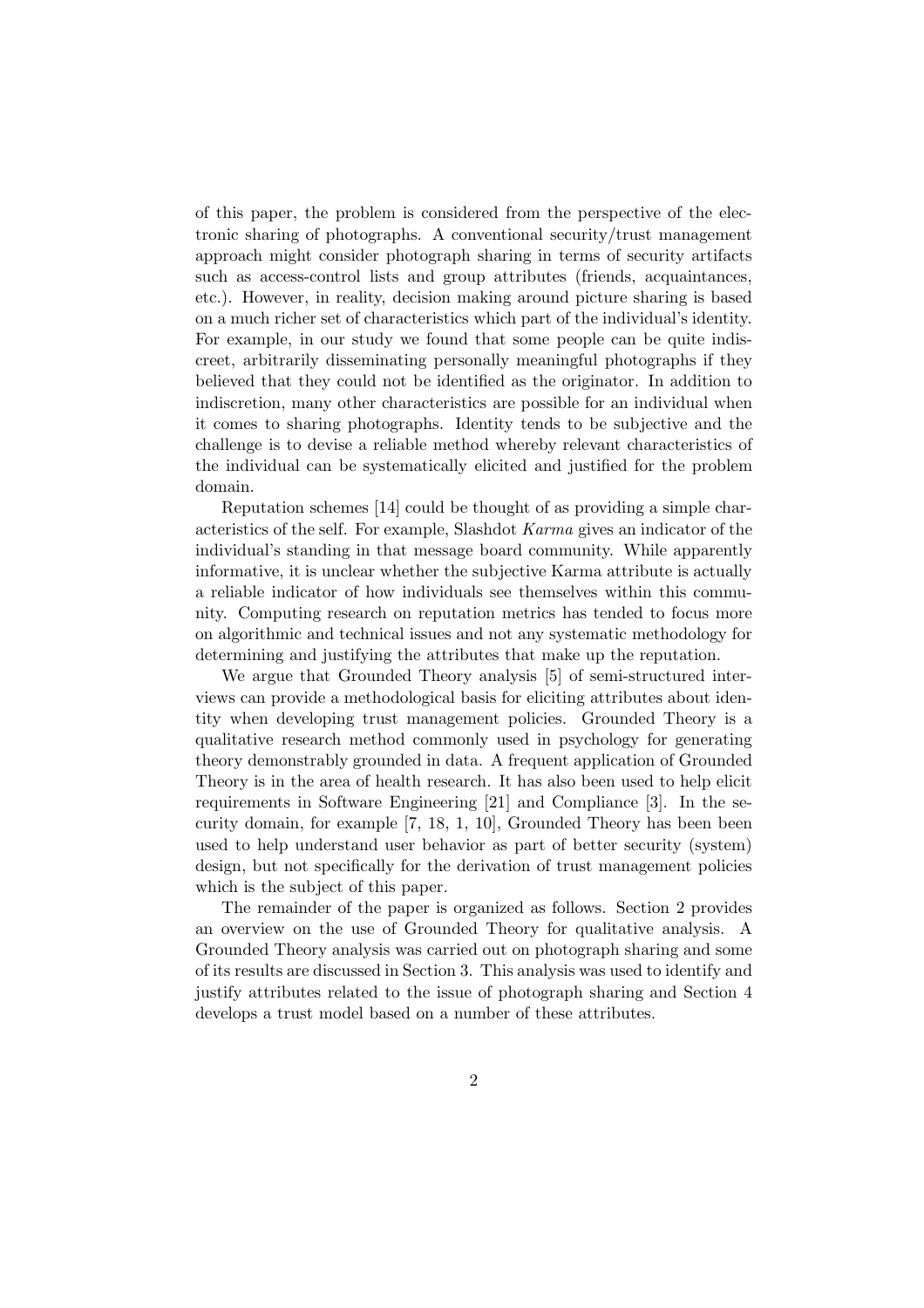## 2 Qualitative Analysis using Grounded Theory

When experience with technology is confined to a particular perspective, for example, one restricted to a scientific mode of discourse, the result is partial, needing to be complemented by others [19]. Experiences with technology involve emotions, values and ideals, however, these aspects are neglected because they are considered too subjective [16]. Subjectivity, we are taught, is problematic because it undermines rationality. The Western tradition of scientific research values rationality, along with the comforting notion that a truth exists, one that is immune to interpretation, instead being detached, objective and unchanging [8]. Furthermore, from a rationalist point of view, users of technology are unlikely to experience resistance, doubt, ambiguity and suffering [16]. Among the aspects of user experience that need to be included when we consider experiences with technology are affective responses, concerning purpose, aspiration and relationships.

One difficulty in approaching the affective and subjective components of experiences is their complexity. Methodologically, the convenience of many methods lies in the results produced. Hence, the attraction of means of inquiry such as questionnaires, where results are obtained quickly and in a form readily adaptable to the requirements of designers. However, if we approach user experience in an holistic manner, the complexity and fluidity of our behaviour necessitates methods of inquiry that are correspondingly complex and fluid [12]. Qualitative methods of inquiry are ideal for such purposes, having the capacity to accommodate such requirements, as well as seeking to include the contextual and personal meaning of data.

The research method of Grounded Theory (GT) was first described by Glaser and Strauss in 1967 [11], since then it has evolved, and the constructivist approach to the method, as described by [5] was used for this paper. A feature of GT is the systematic procedures applied to the data, for example, those of constant comparison and coding. These ensure theoretical development that is both valid and reliable. Similarly, the use of written memos explicates the process of labelling and categorisation. Thus the emergent theory is demonstrably grounded in the data. Formulating a theory in advance of data analysis could lead to the imposition of a framework, thereby influencing both process and outcome. While the GT analytic process seeks to identify patterns in human experience, the subjective voices of participants - the meaning of experience for them - is retained. GT is particularly appropriate where participants are likely to produce a reflective account [17], and is therefore suitable to the study of photograph sharing, where personal significance is likely to be attached to the material. The theory that emerges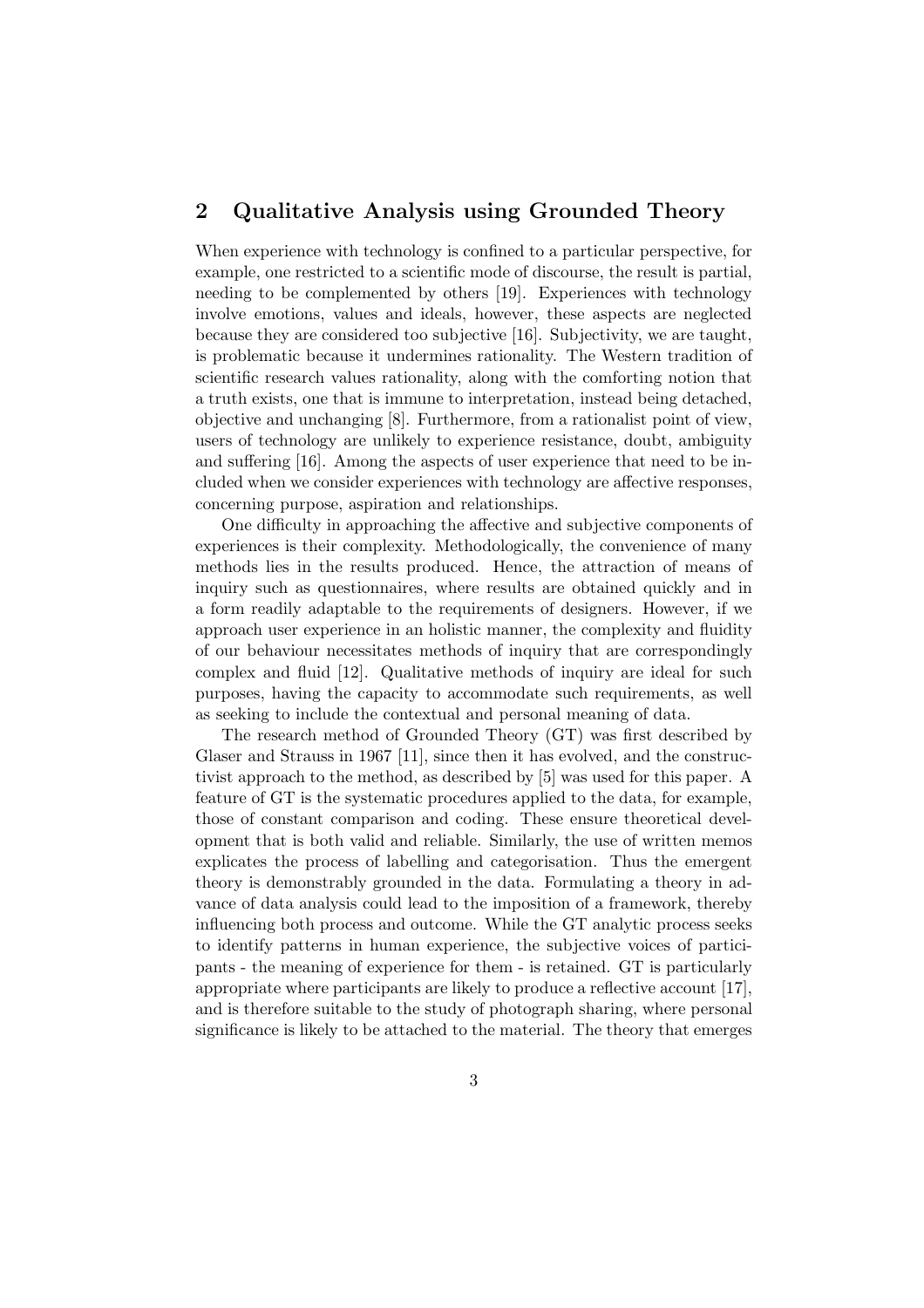does so as a result of a prolonged and intense engagement with the data, using the GT techniques.

# 3 Analysis of Photograph Sharing

This research began with a question concerning photograph sharing. The approach to addressing this question sought to understand how people made sense of sharing photographs. Thus semi-structured interviews were considered to be the most appropriate approach to gaining an insight into the individual's perspective. The semi-structured interview allows space for the exploration of participant experiences. Rather than a structured interview or questionnaire being used, the semi-structured interview facilitates a dialogue between the researcher and participant [15]. This approach seeks to lessen the weight of preconceived ideas concerning the content of the interview, instead allowing the dialogue to unfold, and as it does so, to take unexpected directions, thereby facilitating the exploration of individual experiences.

Seven interviews were audio recorded (duration: three hours and fifty minutes) and transcribed in their entirety (the text forming a document of just over thirty-six thousand words). The transcribed material was coded line by line. This analytic technique aimed at capturing the process taking place in the data, as described by the participant.

The initial coding sought to capture the meaning, or the phenomena, summarizing the actions therein, in light of the research question. This process accounted for each piece of data, with a view to the development of categories. Throughout this process the technique of constant comparison was used to compare segments of data and their assigned codes, with other data and codes. The purpose in doing so is to ensure that the labeling was proceeding in a valid manner. Initial coding is provisional, and subject to change as the process of constant comparison indicates nuanced relabeling of data, as the process develops iteratively.

The validity of the emergent theory relies on the painstaking nature of the coding as well as its transparency, for which memos provide an audit trail. Memo writing continued throughout the process of analysis, explicating, inter alia, initial ideas and possible categories. During the subsequent phase of focused coding, theoretical integration began: the initial codes were sorted and integrated, and from this synthesis of the codes, an abstract understanding of photograph sharing emerged. This process is iterative and carried out in tandem with memo writing as the conceptual framework is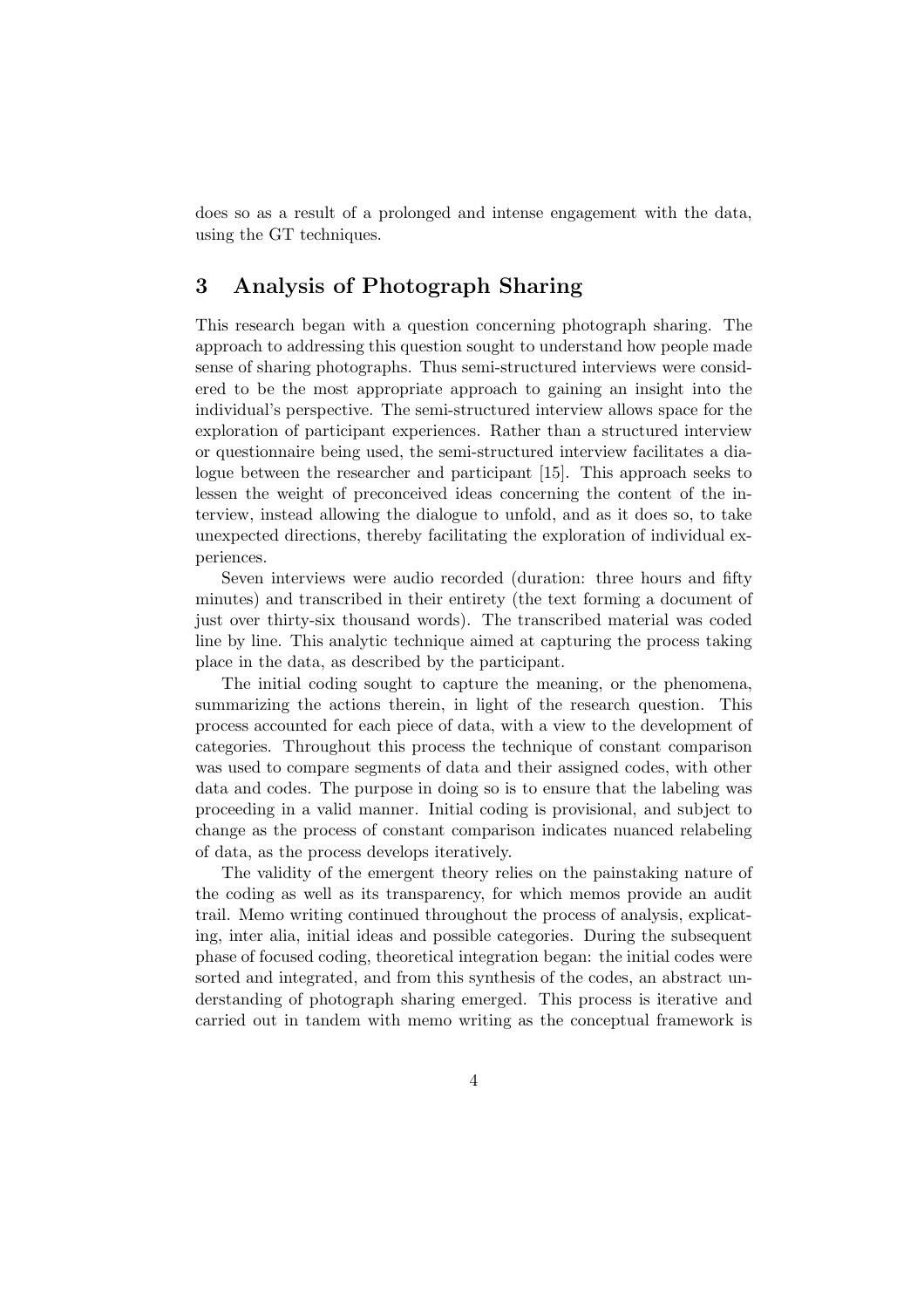developed. Conceptual integration of the categories gave rise to theoretical development, suggesting relationships between the identified categories. For the purposes of illustration, the appendix provides short extracts from two interviews conducted as part of the study on photograph sharing.

In the attempt to understand experience from the perspective of the individual, then, there is a focus on their unique way of making sense of a phenomena. Using GT methods gives an opportunity to delve into this way of making sense. Rather than making a claim to be definitive in its scope, the validity of what emerges lies in the explication of the method used and the conclusions reached, ensuring transparency such that a reader can follow the steps taken, understanding them in the context of the research. Along with this committment to transparency and reflexivity, participants are the focus. In this research, their experience, imbued with values, ideals and aspirations, as played out against the background of photograph sharing, was elucidated.

## 4 A Qualitative Model of Sharing Indiscretion

In this section we explore the use of Grounded Theory analysis as the basis for an approach to eliciting a trust management policy for photograph sharing. Our intention is not to provide an exhaustive model that considers all aspects of photograph sharing, rather it is to explore how grounded theory could be used to help elicit trust management policies. For the purposes of this paper, we consider just one aspect of picture sharing: a model of the potential for indiscretion when sharing photographs that might be considered sensitive and/or personally meaningful.

#### 4.1 An Exploratory Approach

The Grounded Theory analysis (Section 3 and Appendix A) identified a range of categories that provide understanding for the meaning of photograph sharing for a selection of individuals from a user-population. These categories provide the attributes in terms of which a general trust management policy model for the broader user-population is constructed. These categories/attributes are treated as discrete probabilistic variables, representing the probability of their occurrence with respect to an entity of interest. For example, the probability that a particular photograph contains a child, the probability that a particular individual is deceitful, the probability that the holder is willing to share a photograph.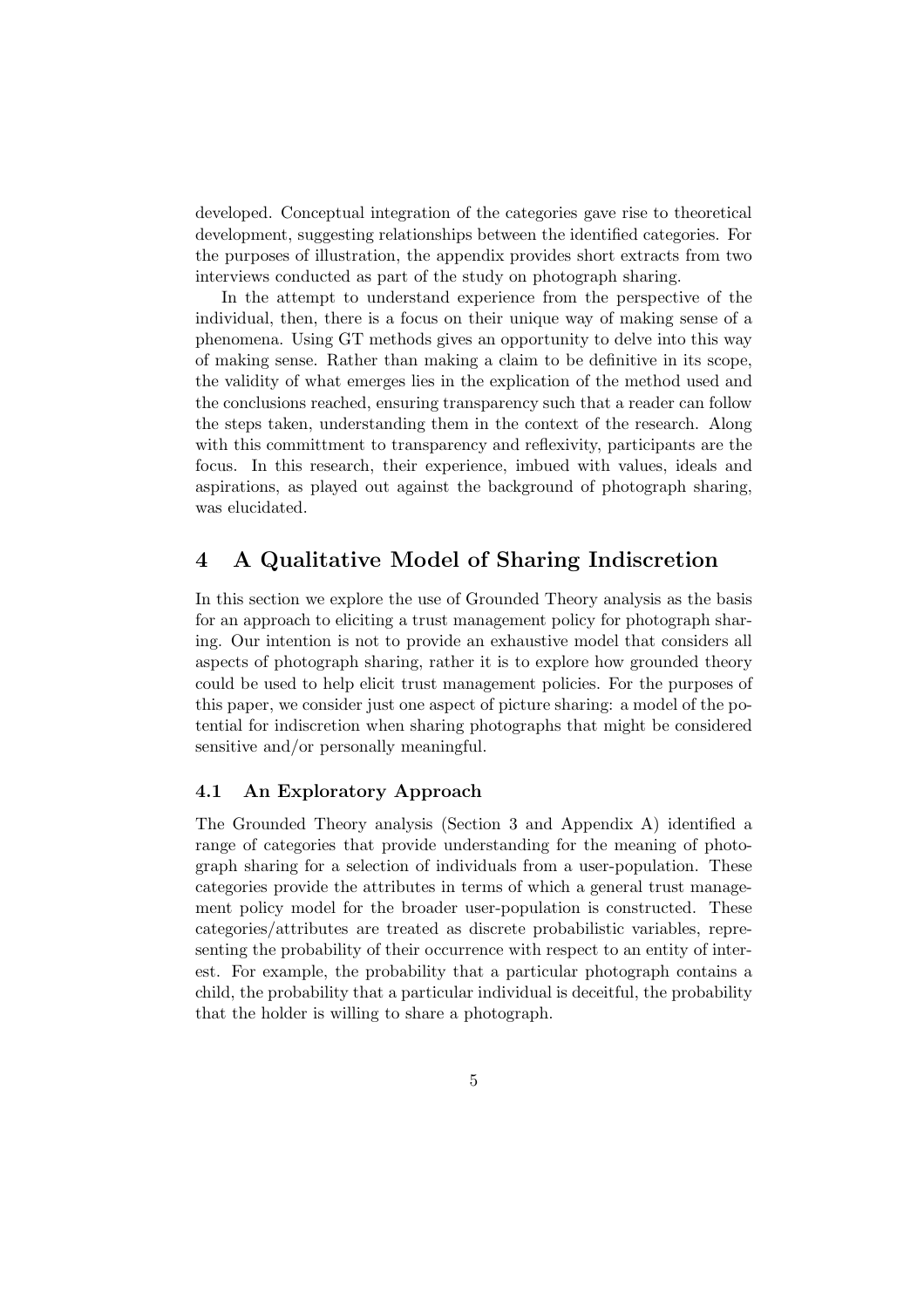Interdependencies between categories/attributes can be identified as part of the Grounded Theory analysis. For example, an individual's willingness to share a photograph may be based on whether they own the photograph, how personally meaningful the photograph is to them and their own inclination for deceit, etc. This gives rise to a network of dependencies between attributes which, for ease of exposition in this paper we chose to encode in terms of a Bayesian Network. This provides a model of the knowledge about the domain elicited during the Grounded Theory analysis. Similar model building strategies have been used in the social and health sciences; for example, [6]

#### 4.2 Deciding Whether to Share a Photograph

A person (the holder) in possession of a photograph makes a decision on whether and how to share a photograph. As the holder of the photograph, the individual has the ability to share the photograph regardless. The Trust Management question is one of how indiscreet would it be to share the photograph. This question is cast based on the attribute/category information available on the entities involved: the holder of the photograph, the recipient, the subject in the photograph and the photograph itself.

The Influence Diagram [13] in Figure 1 provides an abstract model for indiscretion over the sharing of photographs.



Figure 1: Abstract model of photograph sharing indiscretion

Probability variable personallyMeaningful represents the likelihood that the photograph has some personal meaning for the holder. For example, the more personally meaningful then the less likely that the holder will widely share the photograph. In practice, a holder also has her own personal value system regarding photograph sharing which can influence her sharing decisions. The variable jurisdiction provides the holder's belief on whether the photograph could be shared.

Decision variable shareUsage represents the possible photograph sharing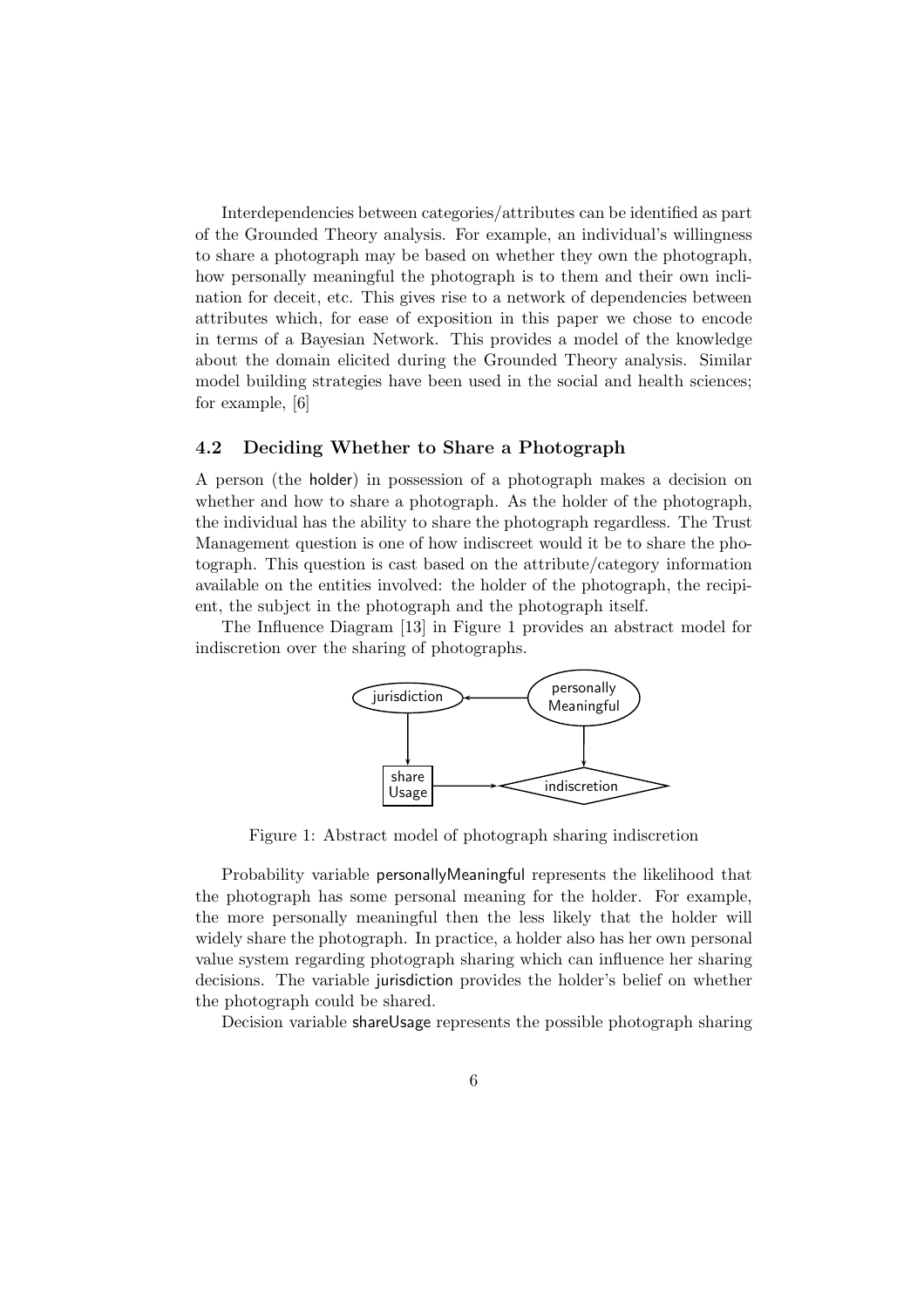decisions that can be made by the holder. Note that if holder choses, she can decide to share the photograph in a manner that is at variance to her own jurisdiction on the photograph. Utility function indiscretion indicates the extent to which the holder's usage of a photograph is careless. It is a function indisretion : personallyMeaningful  $\times$  shareUsage  $\rightarrow \Re$  for which we defined, in an ad-hoc manner, intuitive weights. For example, deciding to share a personally meaningful photograph with a wide audience indicates a high degree of indiscretion, while privately sharing a photograph that is not likely to be personally meaningful indicates a low level of indiscretion.

#### 4.3 Indiscretion in Unconstrained Sharing

For the purpose of presentation, we consider unconstrained photograph sharing, that is, in deciding whether to share, the individual does not consider the identity of the recipient, other than whether the photograph is to be made public, shared privately, or not at all. Thus, the (shareUsage) decisions are none, private and public.

The Trust Management question is *how indiscreet is individual when deciding to share a photograph with some subject*, whereby,

- the photograph subject is characterized in terms of attributes: has given consent (to share), contains a suffering subject, contains a child subject, is contains candid subject and whether it is a public occasion;
- the photograph holder is characterized in terms of attributes: holder ownership and holder deceitfulness, and
- the holder decides to share according to shareUsage.

These are just some of the categories/attributes elicited during, and can be justified from, the Grounded Theory analysis. As probabilistic variables they may have observed values, for example, a photograph that is explicitly tagged as containing a child subject. Alternatively, the value might be determined from historical or user-profile information. For example, the health worker that tends to have photographs of suffering subjects, or a reputation metric that is used to score user deceit. In this paper we are not directly concerned with techniques for determining these values, rather, we are interested in how the attributes themselves are elicited and their use justified.

Figure 2 provides an example of the sharing model constructed in terms of these attributes related to unconstrained sharing. Dependencies between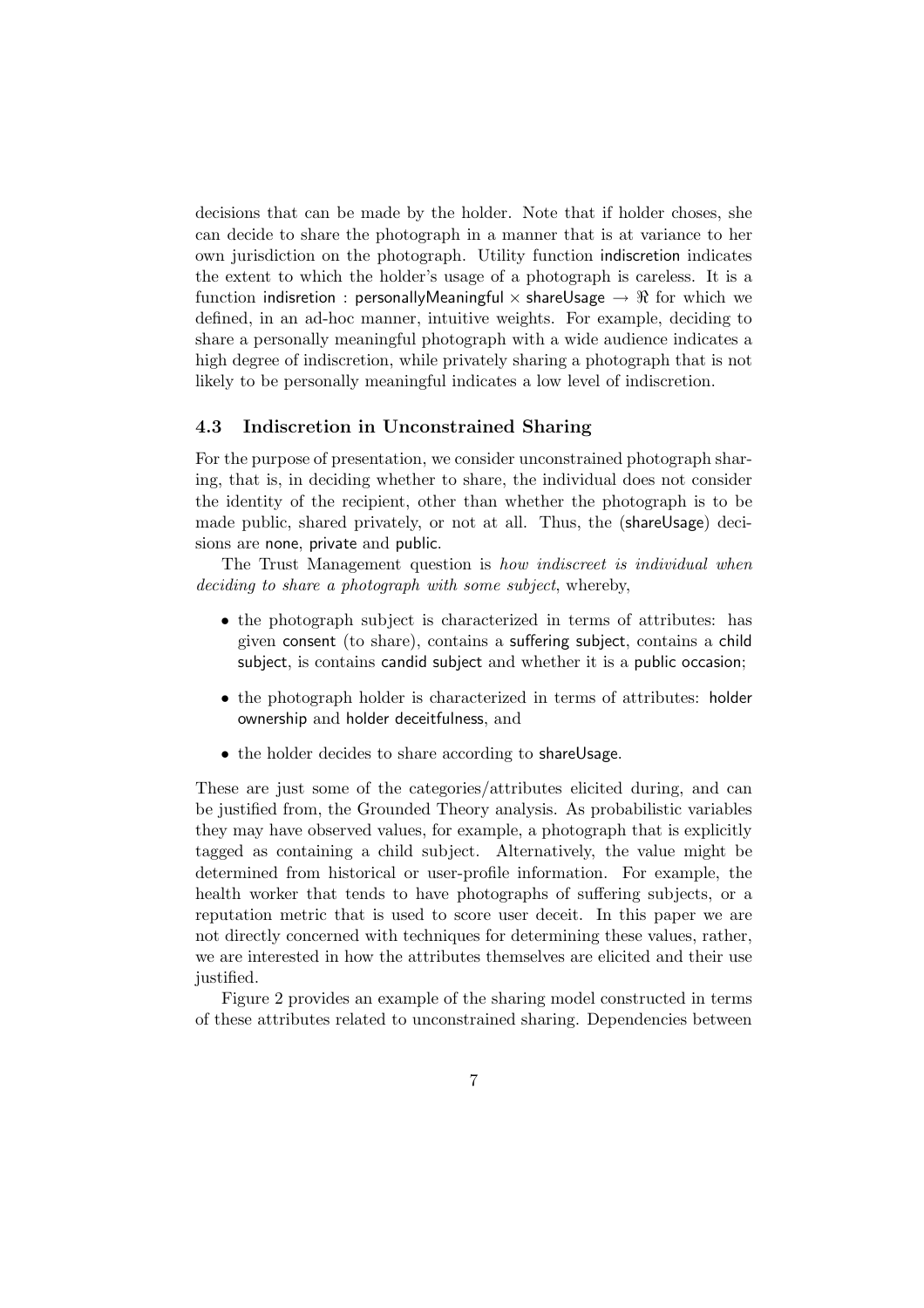

Figure 2: Decisions about unconstrained sharing

attributes were identified qualitatively during the Grounded Theory analysis. Rather than requiring conditional probabilities to be (tediously) enumerated, dependencies were represented in terms of positive (solid line) or negative (dashed line) influences in the direction of the arc connecting attributes. These give rise to simple weightings that can be used to compute the conditional probabilities: a simple Qualitative Bayesian Network [23].

For example, the probability that a photograph is personally meaningful is directly proportional to the probability that its subject is candid, while it is indirectly proportional to the probability that it reflects a public occasion. While convenient for this paper, this approach can lead to a somewhat coarse-grained interpretation for the conditional probabilities, which could be manually adjusted by the analyst. In practice, it would be more effective to use all of the qualitative operators in [23] and/or to use machine learning over the attribute/category data sets in order to build a more precise model. This is a topic for future research.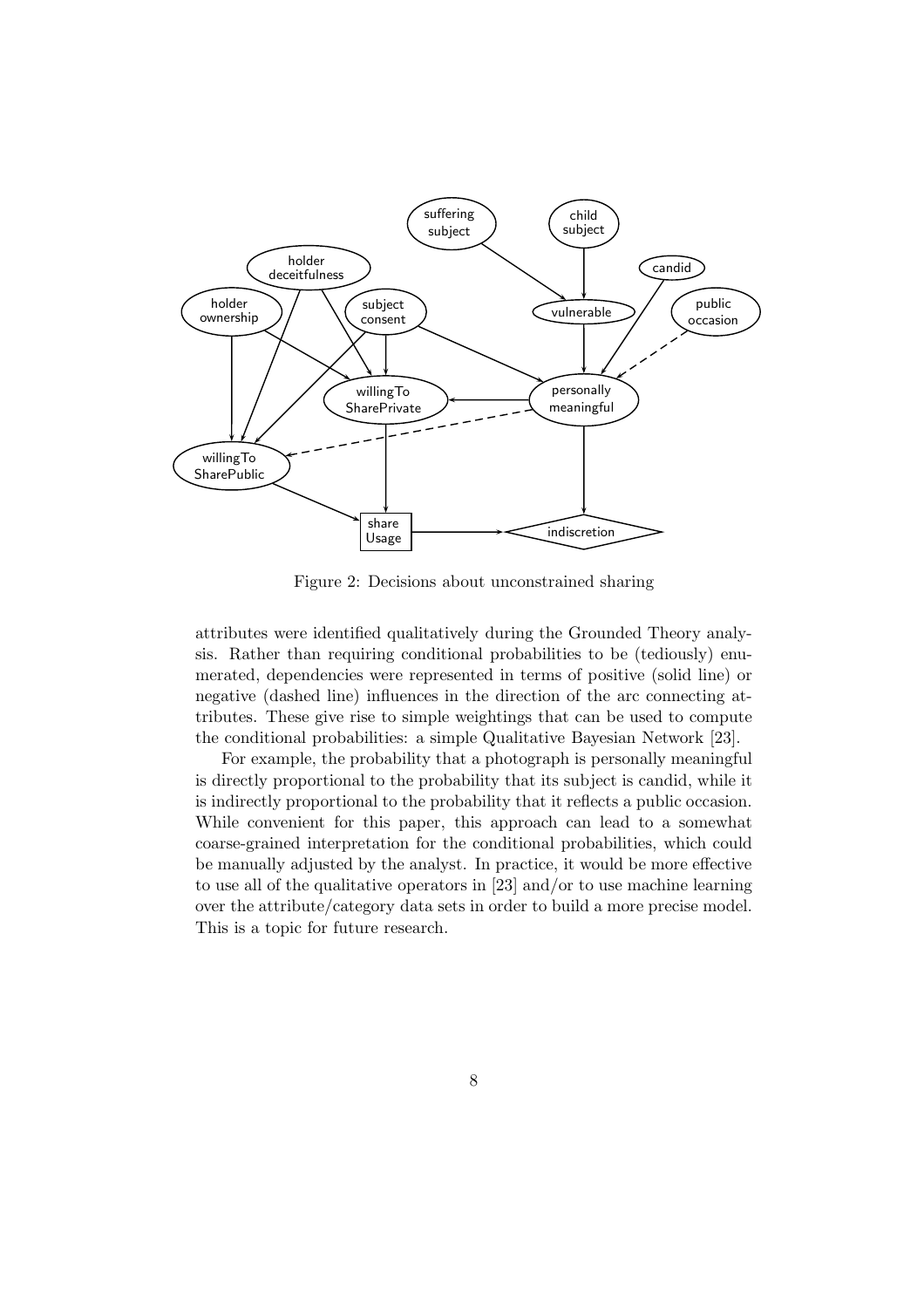## 5 Conclusion

In this paper we outlined how Grounded Theory can provide a useful approach for eliciting subjective attributes to be used in trust management policies. These are the attributes that contribute to characterizing the psychological identity of the individual.

One of the advantages of taking a Grounded Theory approach is that it is a transparent process and provides justification for the the theory developed. This theory forms the basis of a trust management policy which we encoded in terms of an Influence Diagram/Bayes Network. We do not consider this work to be limited to using only these model representations and in future research we plan to investigate their encoding into more conventional trust management credentials.

Acknowledgments This research has been supported by Science Foundation Ireland grant 08/SRC/11403 and by the Irish Research Council for the Humanities and Social Sciences.

## References

- [1] A. Adams and M.A Sasse. Users are not the enemy. *Commun. ACM*, 42(12):40–46, 1999.
- [2] M. Blaze, J. Feigenbaum, and J. Lacy. Decentralized trust management. In *SP '96: Symp. on Security and Privacy*, page 164. IEEE Computer Society, 1996.
- [3] T. Breaux and A. Antón. Analyzing regulatory rules for privacy and security requirements. *Software Engineering, IEEE Transactions on*, 34(1):5–20, 2008.
- [4] CCITT Draft Recomendation. *The Directory Authentication Framework, Version 7*, November 1987.
- [5] K. Charmaz. *Constructing Grounded Theory*. Sage Publications, London, 2006.
- [6] B.K. Daniel and R.A. Schwier. A bayesian belief network of a virtual learning community. *International Journal of Web-Based Communities*, 3(2), 2007.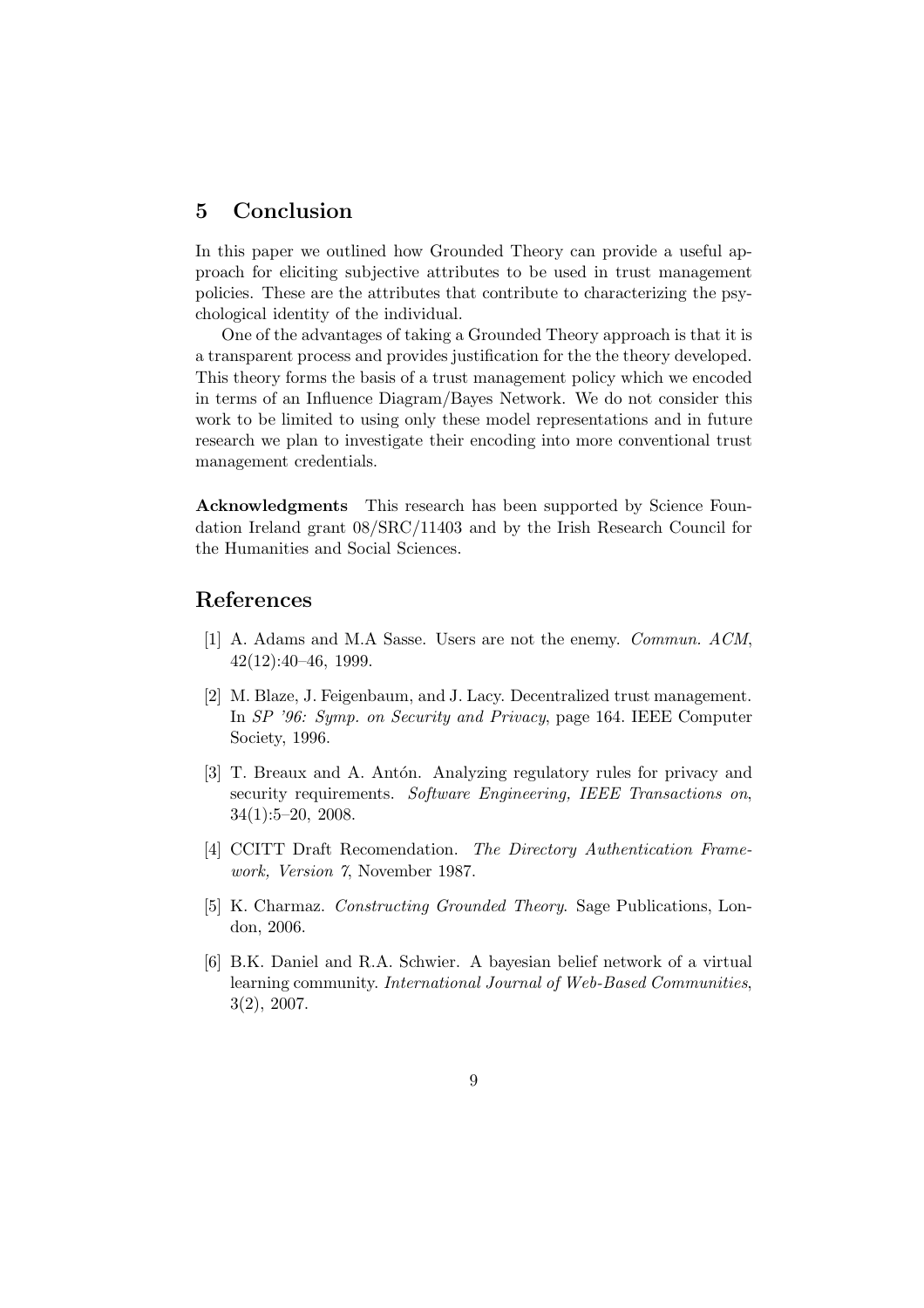- [7] P. Dourish, E. Grinter, J. Delgado de la Flor, and M. Joseph. Security in the wild: user strategies for managing security as an everyday, practical problem. *Personal Ubiquitous Comput.*, 8(6):391–401, 2004.
- [8] C. Ellis and A. P. Bochner. *Composing ethnography, alternative forms of qualitative writing*. Alta Mira Press, California, 1996.
- [9] C Ellison et al. SPKI certificate theory. September 1999. Internet Request for Comments: 2693.
- [10] I. Flechais, C. Mascolo, and M.A. Sasse. Integrating security and usability into the requirements and design process. *Int. J. Electron. Secur. Digit. Forensic*, 1(1):12–26, 2007.
- [11] B. G. Glaser and A. L. Strauss. *The discovery of grounded theory*. Aldine, Chicago, 1967.
- [12] M Hammersley. *The dilemma of qualitative method: Herbert Blumer and the Chicago tradition*. Routledge, 1989.
- [13] R.A. Howard and J.E Matheson. Influence diagrams. *Decision Analysis*, 2(3), September 2005.
- [14] A. Jøsang, R. Ismail, and C. Boyd. A survey of trust and reputation systems for online service provision. *Decis. Support Syst.*, 43(2):618– 644, 2007.
- [15] S. Kvale. *InterViews: An Introduction to Qualitative Research Interviewing*. Sage Publications, London, 1996.
- [16] J. McCarthy and P Wright. *Technology as Experience*. MIT Press, 2004.
- [17] R. A. McQueen and C. Knussen. *Research Methods in Psychology*. Prentice Hall Europe, London, 1999.
- [18] A. Onabajo and J.H. Jahnke. Properties of confidentiality requirements. In *19th IEEE Symposium on Computer-Based Medical Systems*, 2006.
- [19] A Pacey. *Meaning in Technology*. MIT Press, London, 1999.
- [20] R Rivest and B Lampson. SDSI a simple distributed security infrastructure. In *DIMACS Workshop on Trust Management in Networks*, 1996.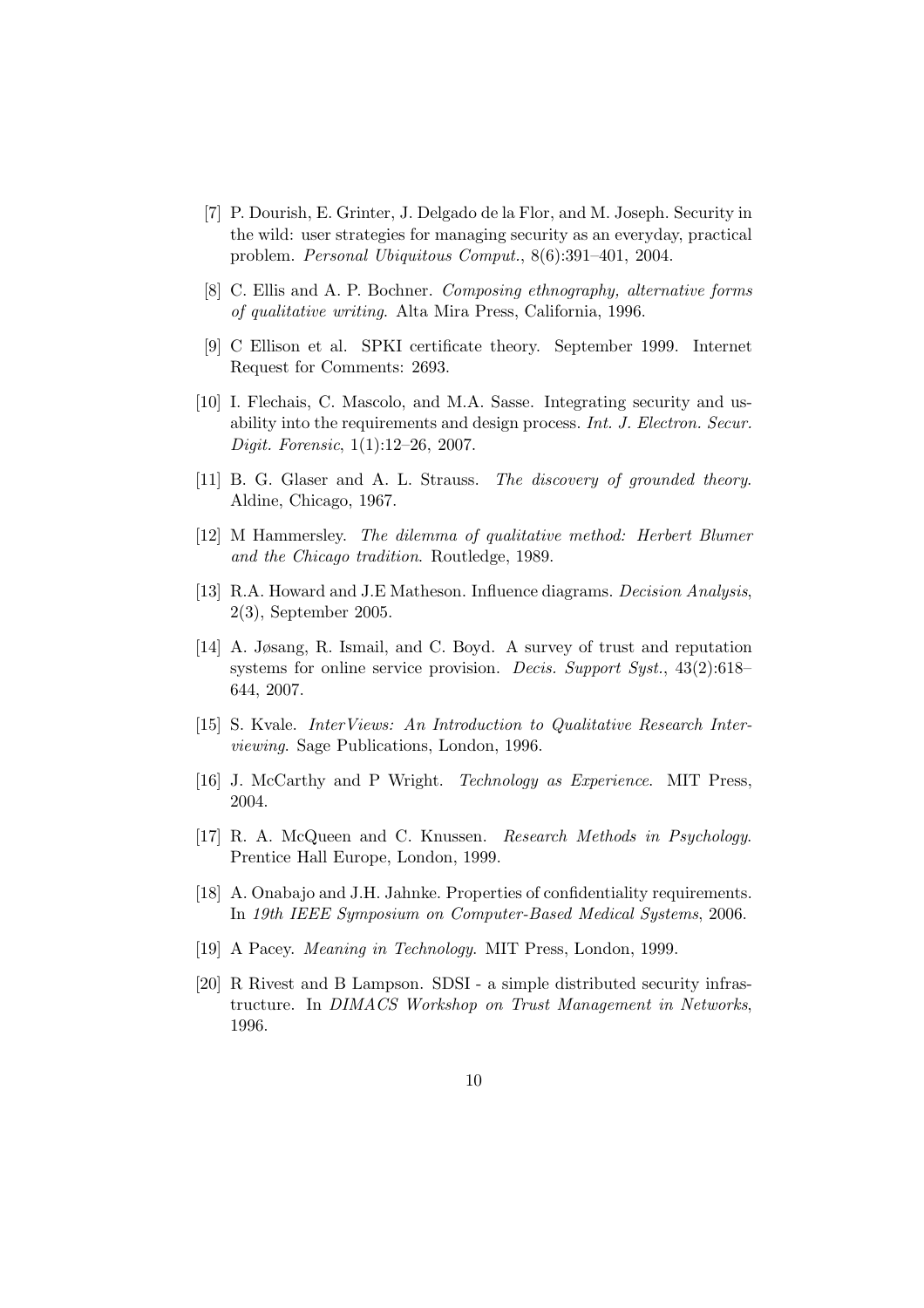- [21] C.B. Seaman. Qualitative methods in empirical studies of software engineering. *IEEE Trans. on Software Engineering*, 25(4):557–572, 1999.
- [22] R. Stainton Rogers and OTHERS. *Social Psychology: A Critical Agenda*. Polity Press, Cambridge, UK, 1995.
- [23] M.P. Wellman. Fundamental concepts of qualitiative probabilistic networks. *Artifical Intelligence*, (44):257–303, 1990.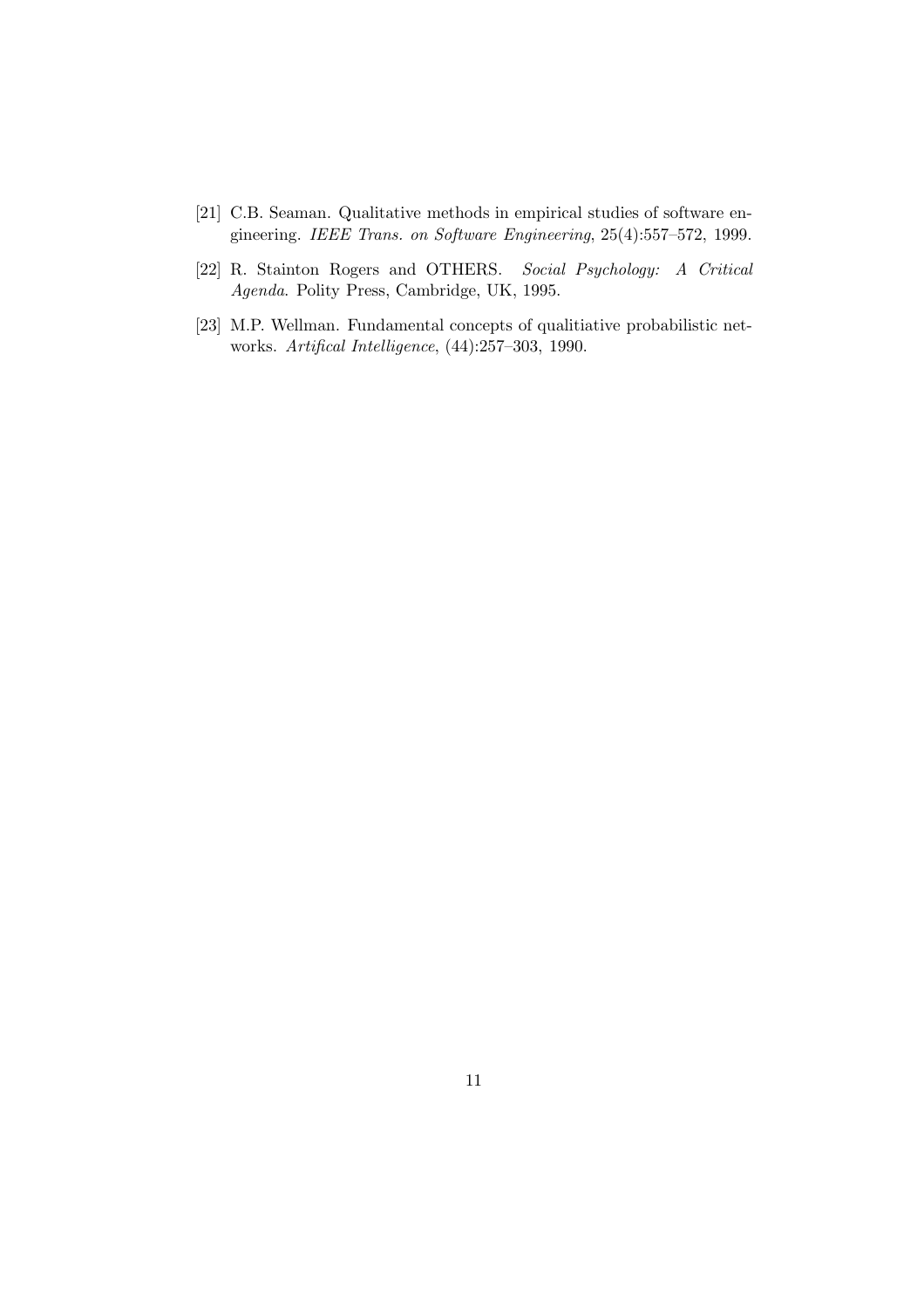# A Sample Codings of Interview Extracts

#### A.1 Extract from Interview 7 with Geoff

In this extract from his interview, Geoff is talking about taking photographs of people in public places. Names given are not those of the participants. Initial Coding **Interview** Focused Coding

[...] subjectivity; being reluctant A: I suppose for me I'm less inclined to be- reluctant cause it's more about, because I'm like, would imagining how he'd feel; I like somebody to take a shot of me, so I'm applying his empathy; empathy sort of reflecting my personal view onto that disliking the idea; so it's not something I'd be comfortable with, reciprocity being reluctant I'm less inclined to, if I was somebody who being reluctant thought 'I don't mind if anybody takes my empathy imagining how others feel photograph', then I suppose I might think acknowledging that others there's probably a lot of people out there empathy<br>might feel differently who fool the same way and that would be my who feel the same way and that would be my comparing photos to art view, and I would do that, art for art's sake, content of photos acknowledging others might and if somebody objected then they'd ob- empathy<br>object<br> $\frac{1}{2}$  object ject, and that would be that then, I'd just knowing others feelings delete it, but I'm probably somebody who, deleting photos I'm more inclined to say, 'would I be comfortusing himself as a measure able' and take it from there, so in that sense trusting himself being reserved I'm probably somebody, would be less public self awareness and more private, but I was thinking as you being part of the action were speaking of situations where you're in live event and something is going on, like the public places tsunami or a fire, because I know somebody at work recently who happened to be around being in a violent scenario when the bombings were going on in London, recording events and instantly went, had a video with him, and public events videoed a scene and then rang up the BBC commercial use and said, 'look, I've got this footage' and got, uses of photos<br>
profiting from images I don't know, a hundred quid or whatever, usage of photos profiting from images  $I$  don't know, a hundred quid or whatever, reflecting on others behaviour for doing that, I was thinking, in that kind of self awareness situation how comfortable I would feel about contrasting himself to others that, and I don't know that I would be self awareness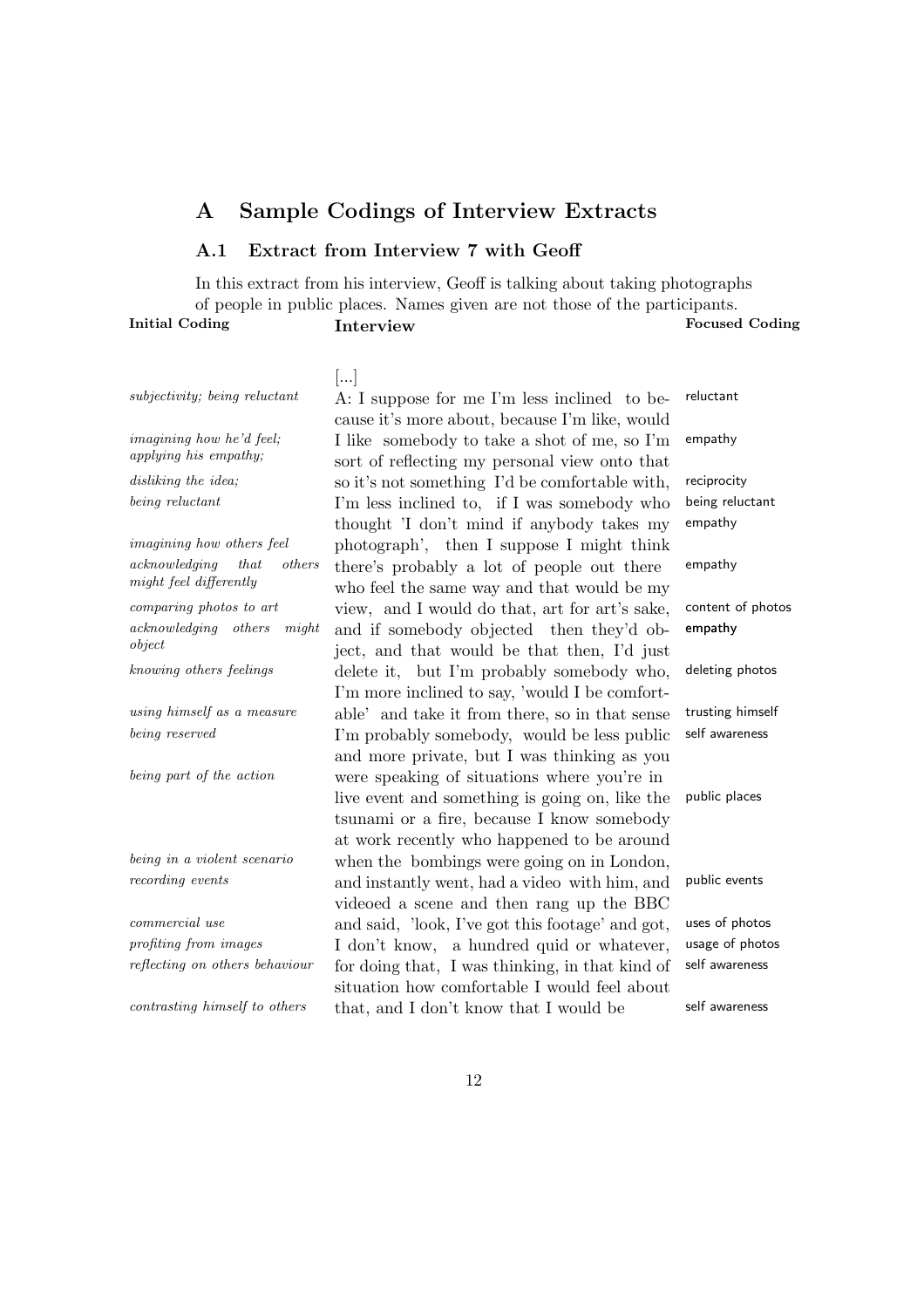#### Q: did they have people reacting?

A: well, they just thought this was a great explaining actions of others opportunity, got my camera, so in a sense empathy others not reflecting for them they wouldn't have thought twice empathy about taking those images because, I suppose accepting status quo from their point of view it's like, such is the demand for images public demand for images way things are now that we want to see everything, we want to see what's happening, demand for images we want full pictures, and it's almost that's company past and present how things have changed culturally, and the cultural practices media has moved on in every area, so when broadening the scope of change you think of things like Big Brother and all cultural practices<br>media as intrusive the reality TV shows you know is nothing cultural practices the reality TV shows you know, is nothing cultural practices sacred? I don't know, so I suppose there are complexity of the issues issues of consent and stuff like that, but I complexity of issues limiting his participation in in- know for me, in that situation, I would not trusion self awareness be the woman in the Safari Park you know (changes in media) filming my husband being eaten by a lion self awareness Q: did that happen? A: yeah, it did Q: your friend with the footage that he or she sold, made some money out of it, say if it was for a charity or not for profit, do you think that'd be different? uses might differentiate A: well, it might colour it a little bit alright, different uses of photos but then, for me I'd still be thinking about others distress as deciding fac- other people, and in that sense I wouldn't tor empathy want, I'd have to be clear that it would be, if it involved distress to somebody else, I would images without people be, you know, images of a fire or a wrecked contents of images differentiating images of suf-<br>bus, maybe, but if it were a case of filming<br>fering people and objects<br>complexed who was actually suffering I think somebody who was actually suffering I think images of suffering use overrides exploitation of even if it was for charity, that might be a uses of photos images of suffering source of districts for somebody close I guess images of suffering source of distress for somebody else, I guess images of suffering

in that sense I would be loath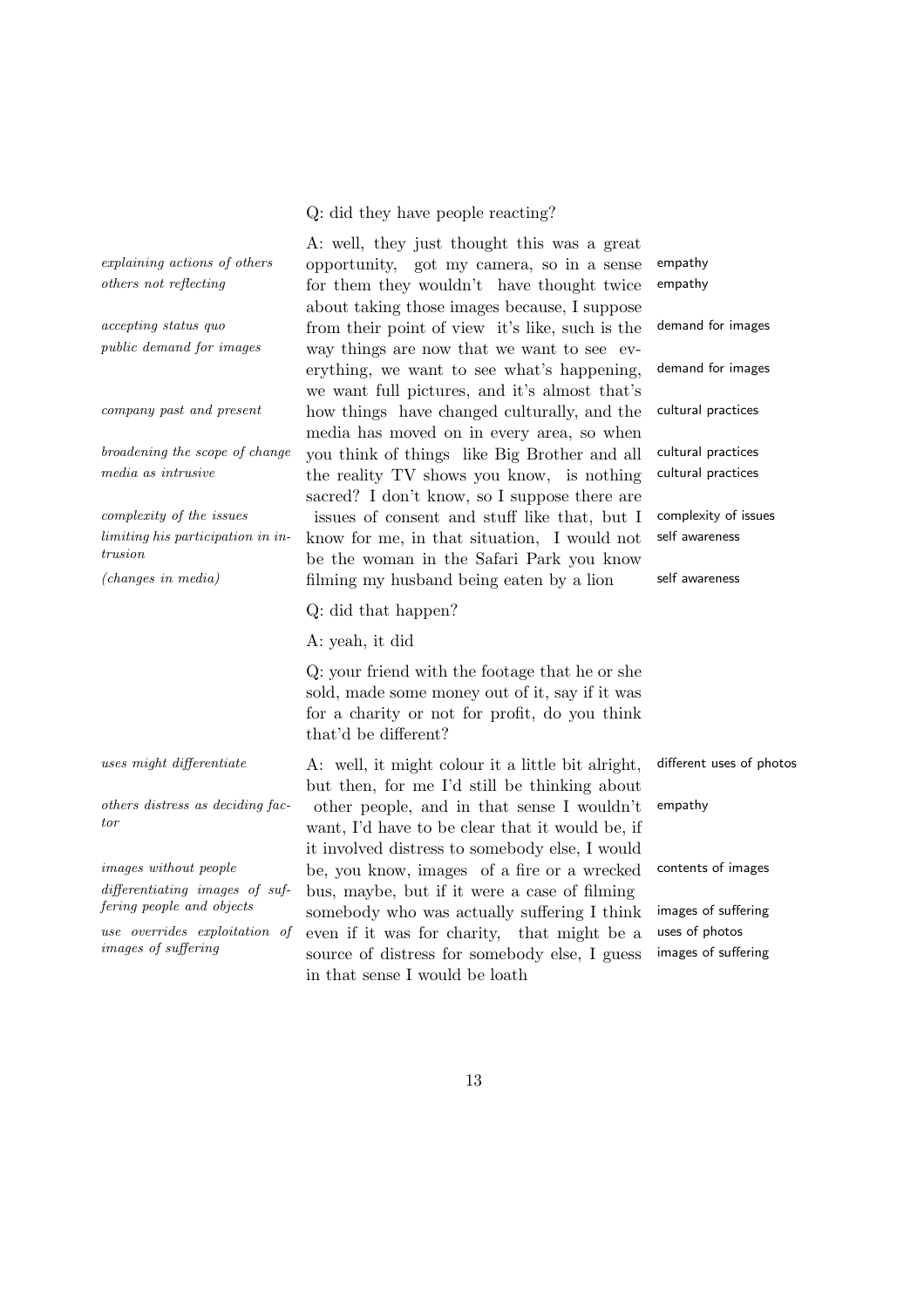### A.2 Extract from Interview 3 with Conor

In this extract from his interview, Conor volunteered to show the images on his camera phone. He is talking about a photograph of his friend John that he had taken recently. Names given are not those of the participants.

| <b>Initial Coding</b>                                                    | Interview                                                                                                                                                                             | <b>Focused Coding</b>                                                      |
|--------------------------------------------------------------------------|---------------------------------------------------------------------------------------------------------------------------------------------------------------------------------------|----------------------------------------------------------------------------|
| (photo of friend)                                                        | $\left[ \ldots \right]$<br>Q: so, would you give that photograph to<br>others, would you share that?                                                                                  | photo of friends                                                           |
| not for sharing<br>minimizing its significance<br>categorizing the photo | A: no, I wouldn't send it to anyone, its just<br>on my phone, its just a bit of fun, just kind<br>of taking a photograph of him, it wasn't<br>really a big deal                       | reason for taking photos<br>significance of image<br>significance of image |
|                                                                          | Q: would you give it to John?                                                                                                                                                         |                                                                            |
| showing images to subject<br>minimizing its significance                 | A: I showed it to him but like you know,<br>we're after a few jars so it<br>didn't really<br>matter like, he was like yeah, ok, whatever,<br>it wasn't like an important photograph I | photos of friends<br>significance of image                                 |
| liking the image<br>liking the friend                                    | suppose, but its kind of good, he's a good<br>friend of mine                                                                                                                          | photos of friends<br>photos of friends                                     |
|                                                                          | $Q$ : would you give it to me, suppose I wanted<br>to use it in a project or something like that,<br>would you give me a copy of that?                                                |                                                                            |
| reflecting on his position                                               | A: that's a good question, mmmm                                                                                                                                                       | ambivalence                                                                |
|                                                                          | Q: you're thinking about it, what are you<br>thinking about?                                                                                                                          |                                                                            |
| contemplating being found out<br>being easygoing                         | A: I'm thinking, would he find out about it,<br>like if you said it, I'd be like whatever, you<br>know like, but if it was kind of printed on                                         | image traced to source<br>ambivalence                                      |
| dissemination of image<br>possibility of subject being rec-              | the front page of your project it would be a<br>different story if someone in the class that                                                                                          | use of images                                                              |
| ognized                                                                  | knows him as well, or whatever, like, so he                                                                                                                                           | image traced to source                                                     |
| subject might object to image<br>use                                     | might be like 'that's a bit weird', so maybe<br>not, no                                                                                                                               | empathy                                                                    |